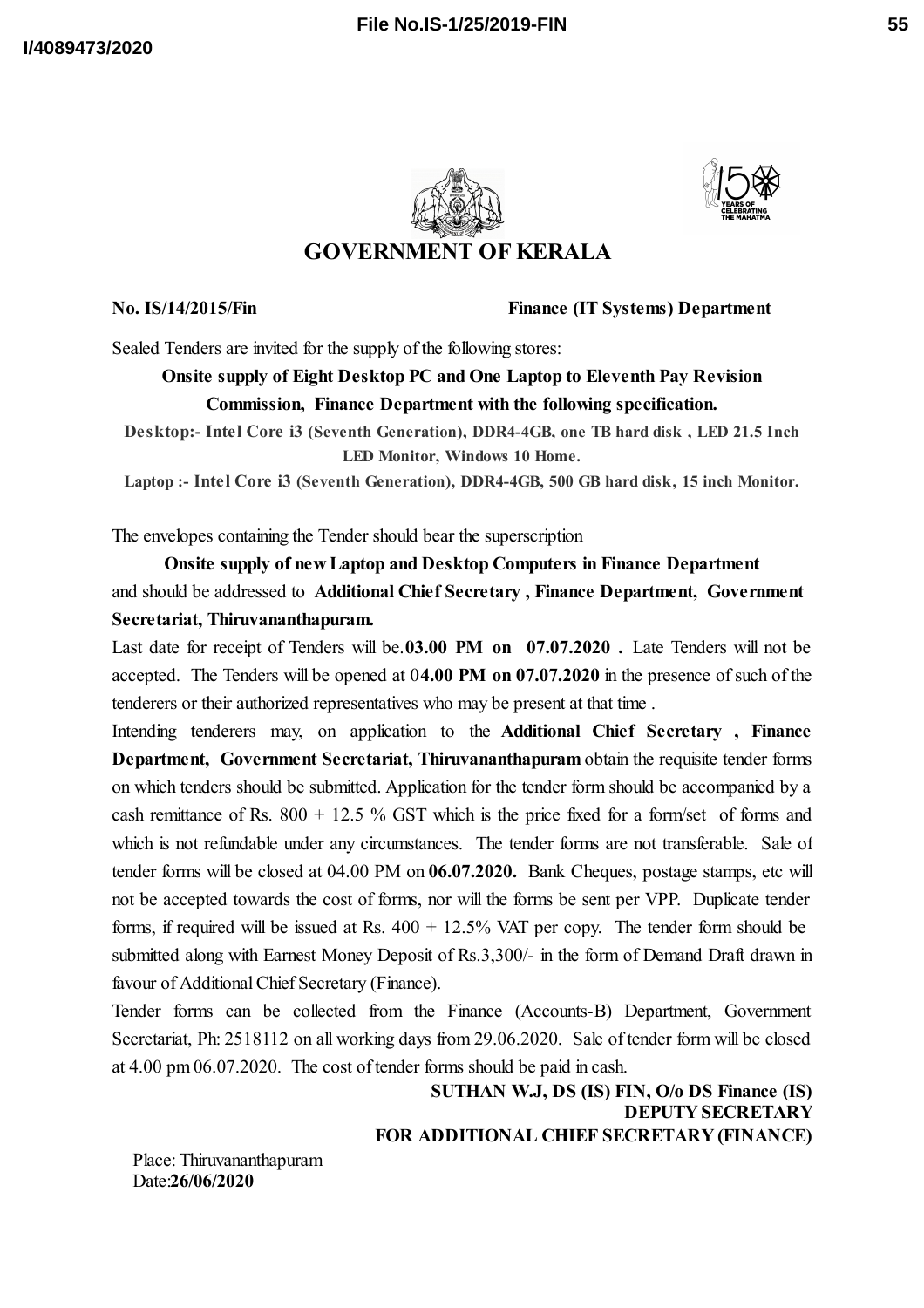

## **GOVERNMENT OF KERALA FORM OF TENDER NOTICE**

| Tender Number                                                             | IS-1/25/2019-FIN dated 26/06/2020       |
|---------------------------------------------------------------------------|-----------------------------------------|
| Due date and time for receipt of Tenders                                  | 3.00 PM, 07.07.2020                     |
| Date and time for opening of Tenders                                      | 4.00 PM, 07.07.2020                     |
| Date up to which the rates are to remain                                  | 31.08.2020                              |
| firm for Acceptance                                                       |                                         |
| Designation and address of officer to whom                                | The Additional Chief Secretary, Finance |
| the Tender is to be addressed                                             | Department, Government Secretariat,     |
|                                                                           | Thiruvananthapuram                      |
| Superscription: "Eight Desktop PC and One Laptop to Eleventh Pay Revision |                                         |
| Commission."                                                              |                                         |

Sealed tenders are invited for the supply of the materials specified in the schedule above. The rates quoted should be for delivery of the articles at the place mentioned below the schedule. The necessary superscription, due date for the receipt of tenders, the date up to which the rates will have to remain firm for acceptance and the name and address of officer to whom the tender is to be sent are noted above. Any tender received after the time fixed on the due date is liable to be rejected. The maximum period required for delivery of the articles should also be mentioned. tenders not stipulating period of firmness and with price variation clause and/or 'subject to prior sale' condition are liable to be rejected.

The acceptance of the tenders will be subject to the following conditions:

1. Acceptance of the tender constitutes a concluded contract. Nevertheless, the successful tenderer must within a fortnight/a month after the acceptance of his, tender furnish 5 per cent of the amount of the contract as security deposit and execute an agreement at his own cost for the satisfactory fulfillment of the contract, if so required.

2. Withdrawal from the tender after it is accepted or failure to supply within a specified time or according to specifications will entail cancellation of the order and purchases being made at the offerers expenses from elsewhere, any loss incurred thereby being payable by the defaulting party. In such an event the Government reserves also the right to remove the defaulter's name from the list of Government suppliers permanently or for a specified number of years.

3. Samples, duly listed, should be forwarded if called for under separate cover and the unapproved samples got back as early as possible by the offerers at their own expenses and the Government will in no case be liable for any expenses on account of the value of the samples or their transport charges, etc. In case, the samples are sent by railway;

the railway receipt should be sent separately, and not along with the quotation since the quotation will be opened only on the appointed day and demurrage will have to be paid if the railway parcels are not cleared in time. Tenders for the supply of materials are liable to be rejected unless samples, if called for of the materials tendered for are forwarded. The approved samples may or may not be returned at the discretion of the undersigned. Samples sent by V.P. Post or "freight to pay" will not be accepted.

4. No representation for enhancement of price once accepted will be considered during the currency of the contract.

5. Any attempt on the part of tenderers or their agents to influence the Officers concerned in their favour by personal canvassing will disqualify the tenderers.